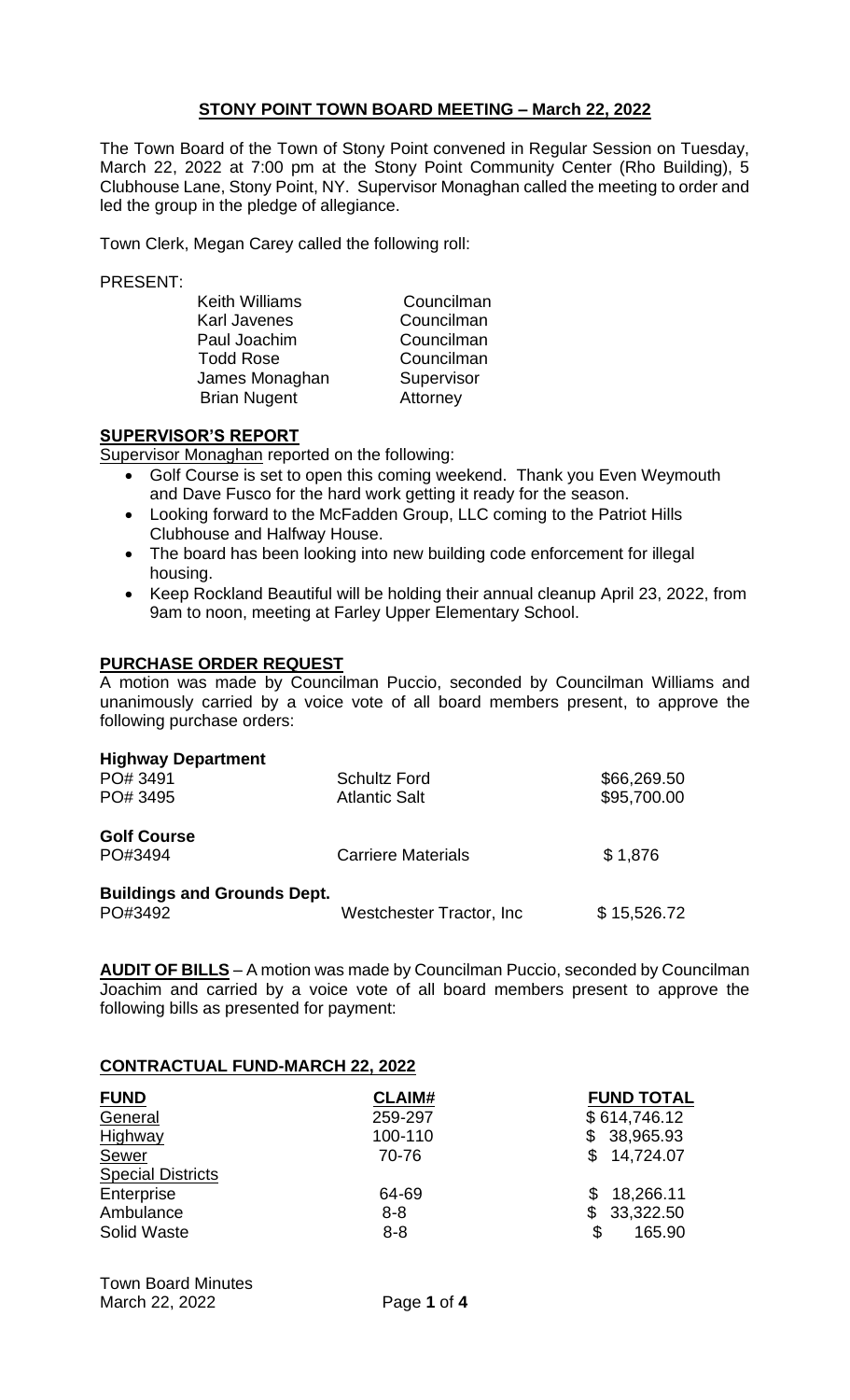**MINUTES** - A motion was made by Supervisor Monaghan, seconded by Councilman Williams and unanimously carried by a voice vote of all board members present to approve the minutes of March 8, 2022 Town Board Meeting.

### **CORRESPONDENCE** - None

#### **PUBLIC INPUT -** None

### **Request for Approval to Hire Employees for Patriot Hills Golf Course Operations**

A motion was made by Supervisor Monaghan, seconded by Councilman Basile and unanimously carried by a voice vote of all board members present to approve the seasonal rehires of the following employees for Golf Course Operations:

| <b>Starter/Bag Drop</b>              | 2022         |
|--------------------------------------|--------------|
| Al Standish                          | \$15.00/hr   |
| <b>Steve Mains</b>                   | \$15.00/hr   |
| <b>Bob Marino</b>                    | \$15.00/hr   |
| <b>Pro Shop</b>                      | 2022         |
| <b>Hughann Limpert</b>               | \$15.00/hr   |
| Chris Pagano                         | \$15.00/hr   |
| <b>Noelle Fusco</b>                  | \$15.00/hr   |
| Jack Loughran                        | \$15.00/hr   |
| Carts/Range                          | 2022         |
| Tom Wood                             | \$13.20/hr   |
| Benjamin Stamm                       | \$13.20/hr   |
| <b>Faith Baisley</b>                 | \$13.20/hr   |
| <b>Ella Schoales</b>                 | \$13.20/hr   |
| Eugene McCarthy                      | \$13.20/hr   |
| Kiara Tirado                         | \$13.20/hr   |
| <b>Outside Operations Supervisor</b> | <u> 2022</u> |
| Scott Cirigliano                     | \$17.00/hr   |
| <b>Rangers/Cart/Range</b>            | 2022         |
| Anthony Losquadro                    | \$15.00/hr   |
| <b>Ralph Felice</b>                  | \$15.00/hr   |

# **Sponsor-17th Annual North Rockland Community 5K Run/Walk**

A motion was made by Supervisor Monaghan, seconded by Councilman Joachim and unanimously carried by a voice vote of all board members present to approve the sponsorship of the 17<sup>th</sup> Annual North Rockland Community 5K run/walk at a cost to the town of \$1500.00.

# **Nomination of Part Time Police Officer**

A motion was made by Supervisor Monaghan, seconded by Councilman Williams and unanimously carried by a voice vote of those board members present to accept Chief Finn's nomination of Andrew Esposito. This nomination will allow Rockland County Personnel to continue the testing of the candidate.